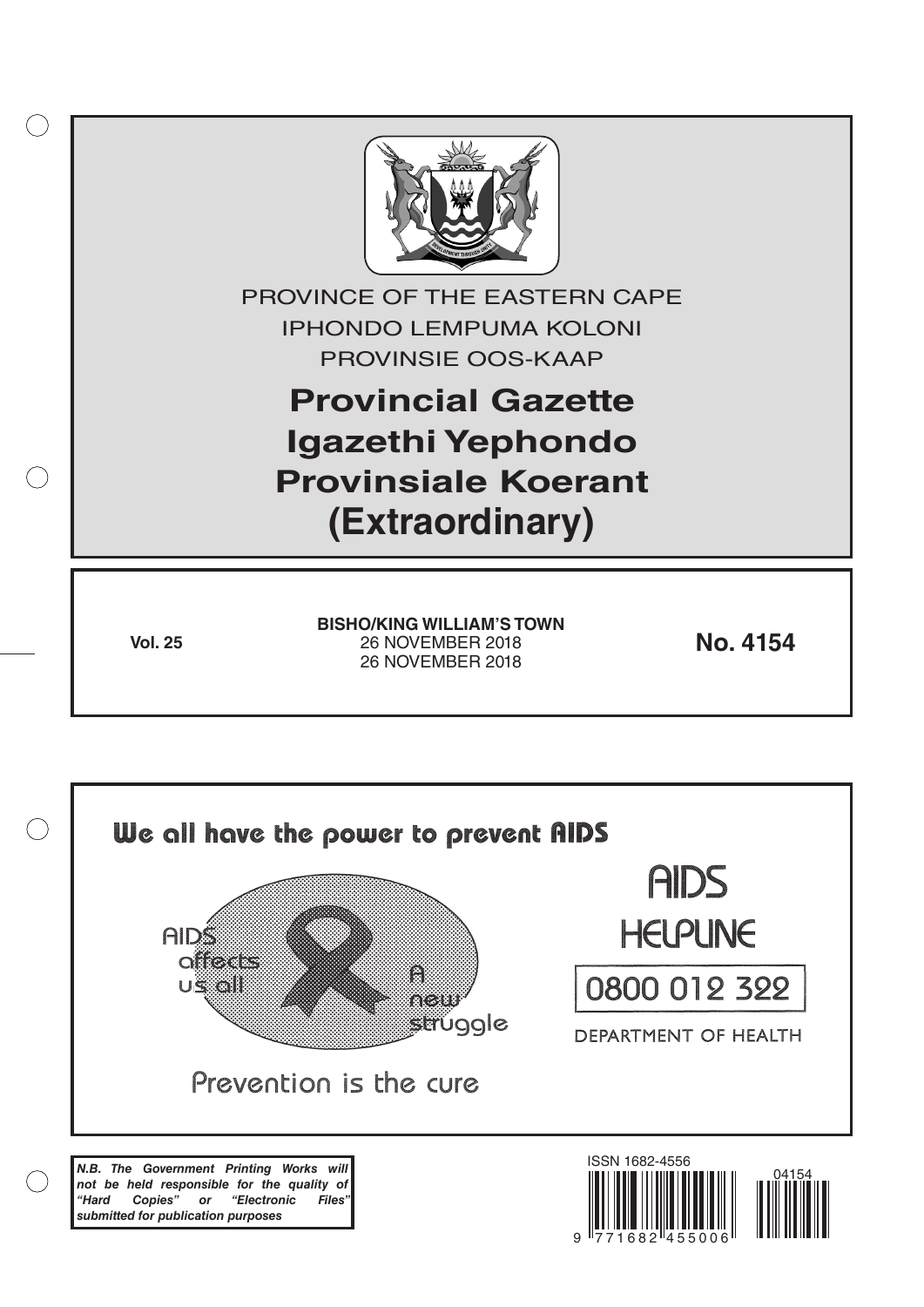# **IMPORTANT NOTICE:**

**The GovernmenT PrinTinG Works Will noT be held resPonsible for any errors ThaT miGhT occur due To The submission of incomPleTe / incorrecT / illeGible coPy.**

**no fuTure queries Will be handled in connecTion WiTh The above.**

# **CONTENTS**

|     |                                                                                                                                                                                                                   | Gazette<br>No. | Page<br>No. |
|-----|-------------------------------------------------------------------------------------------------------------------------------------------------------------------------------------------------------------------|----------------|-------------|
|     | <b>PROVINCIAL NOTICES • PROVINSIALE KENNISGEWINGS</b>                                                                                                                                                             |                |             |
| 248 | Gambling Act (5/1997) (Eastern Cape) (as amended): Notice of lodgement of various applications for<br>transfer of gambling machine site licences, removal of business to other premises, acquisition of financial | 4154           |             |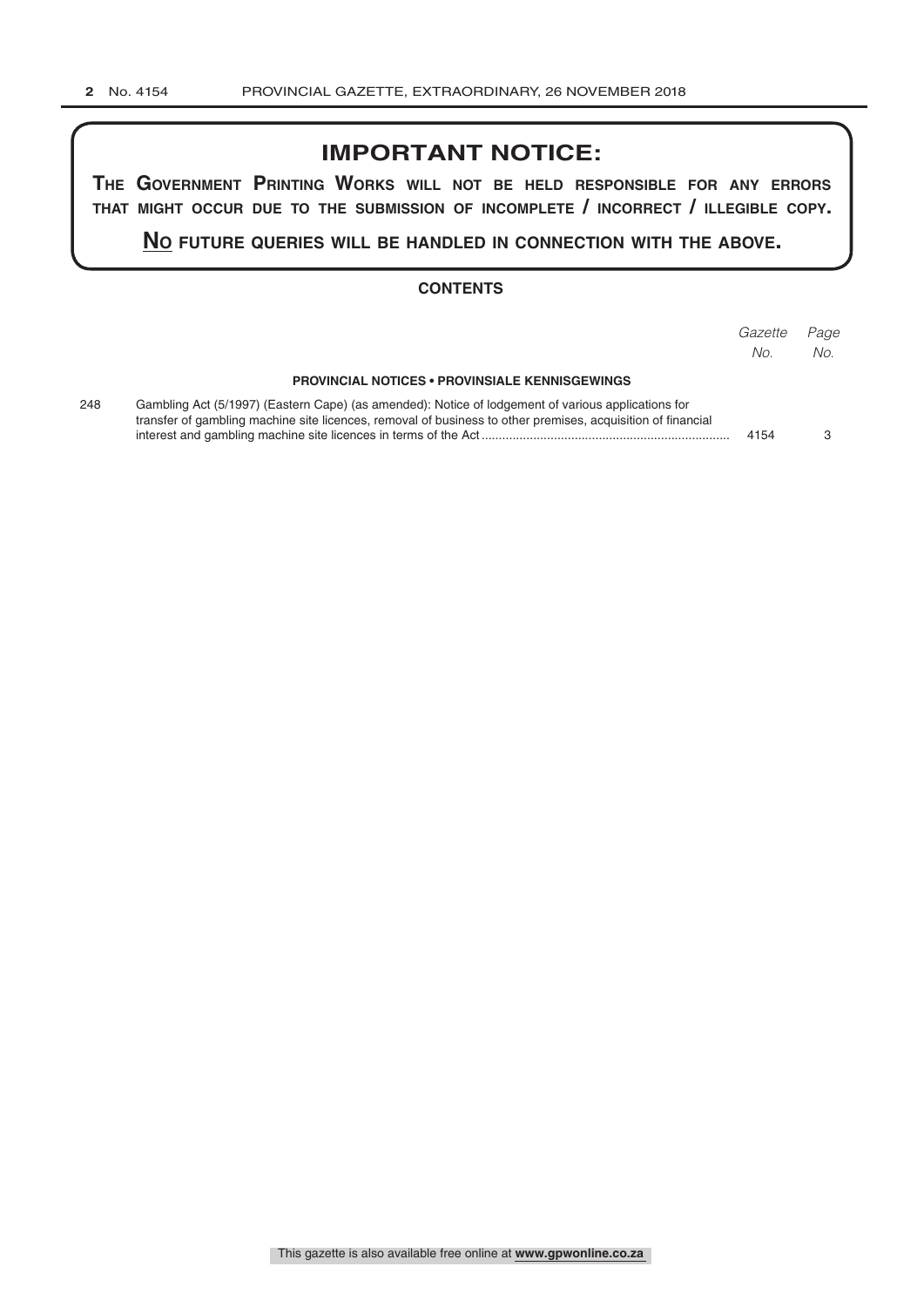# Provincial Notices • Provinsiale Kennisgewings

## **PROVINCIAL NOTICE 248 OF 2018**



NOTICE OF LODGEMENT OF VARIOUS APPLICATIONS FOR TRANSFER OF GAMBLING MACHINE SITE LICENCES, REMOVAL OF BUSINESS TO OTHER PREMISES, ACQUISITION OF<br>FINANCIAL INTEREST AND GAMBLING MACHINE SITE LICENCES IN TERMS OF THE GAMBLI

**NOTICE IS HEREBY GIVEN** that applications for transfer of gambling machine site licences, removal of business to other premises, acquisition of financial interest and gambling machine site<br>licences in terms of sections 36 Schedule hereunder, have been lodged with the Eastern Cape Gambling Board.

The applications may be inspected by any person at the offices of the Eastem Cape Gambling Board, ECGB Building, Quenera Park, Quenera Drive, Beacon Bay, East London and at the respective<br>municipalities where the Applicant

Any objections, petitions or representations shall be lodged with the Chief Executive Officer of the Board within one (1) month of the date of this notice, which commenced on **26 November 2018**<br>until **27 December 2018**.

All objections and comments shall specify: the application to which the objection or comment relates; the grounds on which the objection is founded; in the case of comment; full particulars or<br>facts in substantiation there

A person lodging representations may show cause why the Board may determine that his or her identity should not be divulged.

The under-mentioned figures used in brackets in Schedules have the following meanings:

- 
- 1. The name and address of the applicant; 2. If the applicant is a company or other corporate body, the names of all persons who have a financial or other interest of 5% or more in the applicant;
- 3. In the case of a company the initials and surnames of all directors of the company;<br>4. The type of application applied for; and<br>5. The address of the premises from which the applicant intends to operate
- 
- 

### **SCHEDULE A – TRANSFER OF LICENCE**

## **VSLOTS**

- **A1** 1. Mauricepaul (Pty) Ltd (2017/529565/07) trading as Slipstream Sports Bar, No.19 New Street, Makhanda (formerly known as Grahamstown); 2. Maurice Paul Antonio Da Costa;
- 
- 3. MPA Da Costa;<br>4. Transfer of gam
- 4. Transfer of gambling machine site licence (20-40 gambling machines) from Niveus<br>Invest 4 (Pty) Ltd (2014/171890/07): and<br>5. No.19 New Street, Makhanda (formerly known as Grahamstown), Eastern Cape.
- 
- 
- **A2**
- 
- 1. Phumelela Gaming and Leisure Limited (1997/016610/06), No. 14 Turf Club<br>Street, Turfontein, Gauteng;<br>2. The Thoroughbred Horse Racing Trust (IT1400/98), Kalamojo Trading and<br>Investment (Pty) Ltd and IHH Company (Pty) Lt
- Stuart and P Anastassopoulus;<br>4. Transfer of gambling machine site licence (3-5 gambling machines) from N Phillips,<br>5. D Phillips and BR Phillips Testamentary Trust (MT893/2000) to Phumelela Gaming<br>6. and Leisure Limited (
- 5. No. 23 Buxton Street, East London, Eastern Cape.

- **A3** Ismail Moosa trading as Kings Pool Lounge, No. 104 Lovebird Avenue, Rosedale, Uitenhage; 2. N/A;
- 
- 3. N/A; 4. Transfer of gambling machine site licence (3-5 gambling machines) from Adriaan<br>Johannes De Koker trading as Beavers Pool Pub; and<br>5. No. 46 Cuyler Street, Uitenhage, Eastern Cape.

### **SCHEDULE B – REMOVAL OF BUSINESS TO OTHER PREMISES**

## **VSLOTS**

- **B1** 1. Mpuma Koloni Slots (Pty) Ltd (2016/381195/07) trading as Golden Palace and<br>Entertainment, No. 26 Kimberly Street, North End, East London;<br>2. Nokugcina Ngcane Madikizela-Renene, Normalizo Patricia Dinwayo and Geraldine<br>V
- 
- G Viviers by the Board);<br>3. NN Madikizela-Renene and G Viviers (subject to consideration of application for<br>acquisition of financial interest of G Viviers by the Board);<br>4. Removal of gambling machine site licence (20-40 g
- 
- London; and 5. No. 26 Kimberly Street, North End, East London, Eastern Cape.

### **B**2 **PIONEER SLOTS**

- 1. K2015237864 (Pty) Ltd (2015/237864/07) trading as Hotspot Uitenhage, No. 87<br>Graaff Reinet Road, Uitenhage;<br>2. Leon Bezuidenhout and Alfred Anthony Da Costa (pending approval of the application<br>of acquisition of interest
- 
- 3. L Bezuidenhout and AA Da Costa; 4. Removal of gambling machine site licence (6-15 gambling machines) from No. 87 Graaff Reinet Road, Uitenhage to Shop 1, 2 & 3, No. 1-5 Settlers Crescent,
- Uitenhage; and 5. Shop 1, 2 & 3, No. 1-5 Settlers Crescent, Uitenhage, Eastern Cape.
- 4. Acquisition of financial interest of above five percent (5%) in Vukani Gaming Eastern<br>- Cape (Pty) Ltd (1997/009974/07) a holder of a Route Operator licence; and<br>5. No. 31A Pickering Street, Newton Park, Port Eliz
	-
- **C3** 1. Goldrush Group (Pty) Ltd (2009/013264/07), 66 Ontdekkers Road, Westgate,
- Roodeport, Gauteng;<br>2. RAC Investment Holding (Pty) Ltd (2013/225712/07); RECM and Calibre Limited<br>2009/012403/06); TTow Investments (Pty) Ltd (2015/049447/07), Seneca<br>Investment Company (Pty) Ltd (2014/101221/07), Raymond Agile Capital Holdings (Pty) Ltd (2014/033671/07) and Matshediso Makgao Trust (IT3607/2010);
- 
- 3. M Naidoo, S Padayachee, AM Scott, KNRJ Thejane, RG Hipkin, JC Van Niekerk, HL<br>Mtanga, MI Nurick, SDM Zungu, LA Shezi;<br>4. Acquisition of a direct and an indirect financial interest of more than five percent (5%)<br>in the f
	- Cleary Park;
	- ii. Bingo Royale JBay (Pty) Ltd (2012/128005/07) trading as Bingo Royale JBay;<br>iii. Arvodex (Pty) Ltd (2012/112949/07) trading as Bingo Royale Mthatha;<br>iv. Bingo Royale Buffalo City CBD (Pty) Ltd (2012/112914/07) t
	- Royale East London; v. Bingo Royale Matatiele (Pty) Ltd (2014/016944/07) trading as Bingo Royale Matatiele;
	- vi. Bingo Royale Lusikisiki (Pty) Ltd (2014/016993/07) trading as Bingo Royale Lusikisiki;
	- vii. Boss Gaming Eastern Cape (Pty) Ltd (2012/120466/07); and
- 5. 66 Ontdekkers Road, Westgate, Roodeport, Gauteng.

### **SCHEDULE D – GAMBLING MACHINE SITE LICENCE**

- **VSLOTS D1**
- 1. Gerrit Andre Buitendag trading as Calzoni Pizzeria and Restaurant, Corner Sulisbury & Bufflesfontein Road, Mount Pleasant, Port Elizabeth; 2. N/A;
- 
- 3. N/A;<br>4. Gam<br>5. Corr
- 4. Gambling machine site licence (3-5 gambling machines); and 5. Corner Sulisbury & Bufflesfontein Road, Mount Pleasant, Port Elizabeth, Eastern Cape
- **D2**
- 1. Mawushe Trading Centre CC (2004/11899/23) trading as Busy Bee, No. 23 Main Street, Bizana;
- 2. Ntsikelelo Bly<br>3. N Blv:
- 3. N Bly;<br>4. Gambling machine site licence (3-5 gambling machines); and<br>5. No. 23 Main Street, Bizana, Eastern Cape.
- 

**D3** 1. SP Fencing (Pty) Ltd (2015/061746/07) trading as Stevie Nix, No. 20 Walton Road, Mill Park, Port Elizabeth; 2. Shakira Pritchard; 3. S Pritchard;

- 
- 
- 4. Gambling machine site licence (6-15 gambling machines); and 5. No. 26 Irvine Street, Central, Port Elizabeth, Eastern Cape.
- **D4**
	- Fifth Trade & Invest CC (2010/058544/23) trading as Clubs, No. 11 Chamberlain
- Road, Berea, East London;<br>2. Bidwell Damons, Thomas Ignatius Mentz and Werner Benjamin de Jager;<br>3. B Damons, TI Mentz and WB de Jager;<br>4. Gambling machine site licence (6-15 gambling machines); and<br>5. No. 11 Chamberlain S
- 
- 
- This gazette is also available free online at www.gpwonline.co.za

3. BC Maqina; 1980, 1980, 1980, 1980, 1980, 1980, 1980, 1980, 1980, 1980, 1980, 1980, 1980, 1980, 1980, 1980, 1980, 1980, 1980, 1980, 1980, 1980, 1980, 1980, 1980, 1980, 1980, 1980, 1980, 1980, 1980, 1980, 1980, 1980, 1980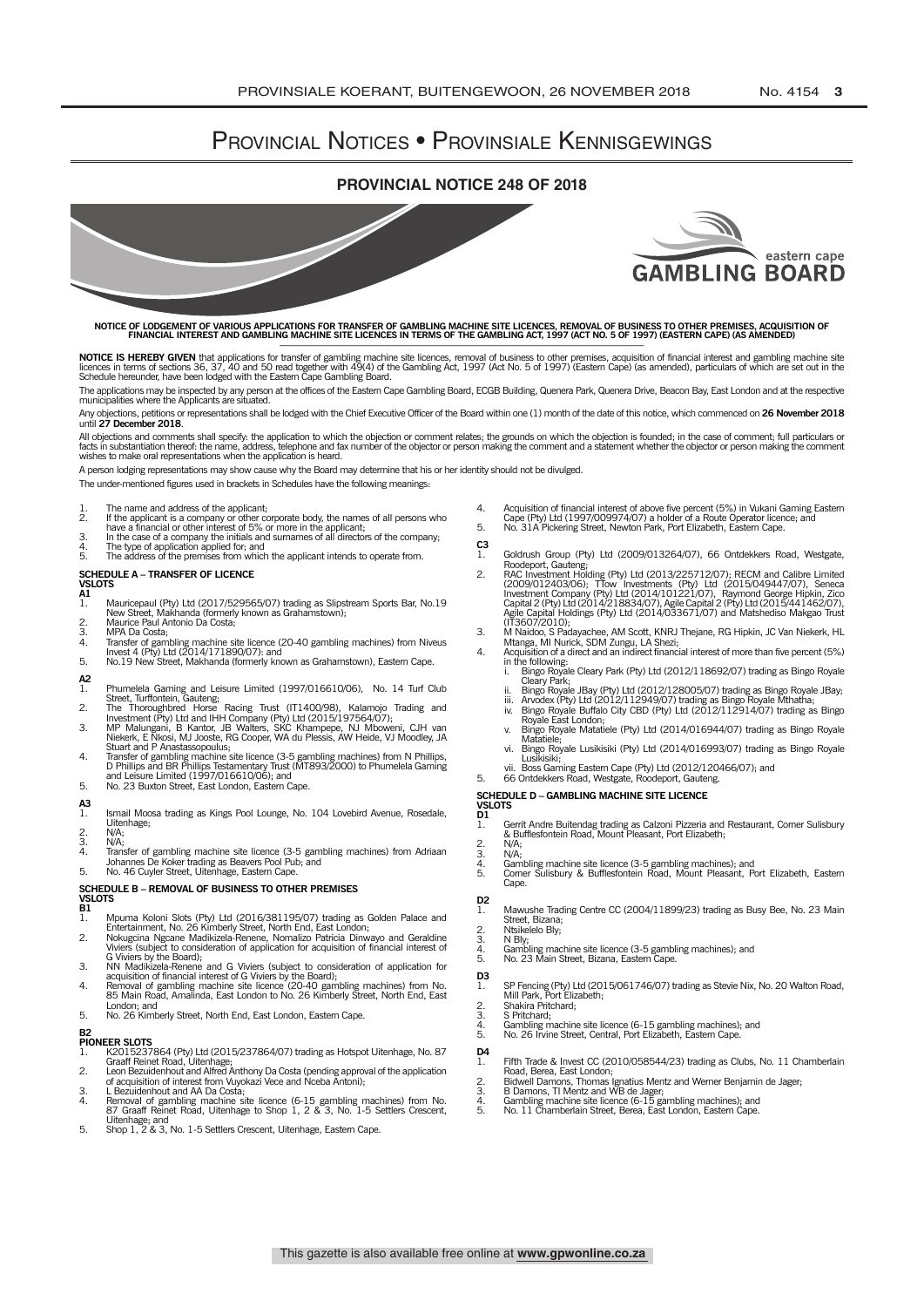# **SCHEDULE C – ACQUISITION OF FINANCIAL INTEREST C1**

- 1. Geraldine Viviers, No. 26 Kimberly Street, North End, East London; 2. N/A;
- 
- 3. N/A; 4. Acquisition of financial interest of above five percent (5%) in Mpuma Koloni Slots (Pty) Ltd (2016/381195/07) a holder of a Type B (20-40) gambling machine site
- licence; and 5. 26 Kimberly Street, North End, East London, Eastern Cape.
- 
- **C2** 1. Pheladi Candys Mngadi, No. 5 Prince Alice Ridge, Princess Alice Drive, Nahoon, East London; 2. N/A;
- 2. N/A;<br>3. N/A;
- 
- 
- **D5**
- -
- 1. FEE Company (Pty) Ltd (2015/197468/07) trading as iGaming, Erf 3238 The<br>Hexagon, Calderwood Street, Queenstown;<br>2. Mhlangabezi Theory Mbadamana and Marc Plaxton-Harrison;<br>3. MT Mbadamana and M Plaxton-Harrison;<br>4. Gambl
- **D6**
	- 1. Rutisize (Pty) Ltd (2018/488639/07) trading as Riley's Beacon Bay, Shop 2 Beacon Bay Crossing Shopping Centre, Corner N2 & Bonza Bay Road, Beacon Bay, East London; 2. Bandile Chumani Maqina; 3. BC Maqina; 4. Gambling machine site licence (20-40 gambling machines); and 5. Shop 2 Beacon Bay Crossing Shopping Centre, Corner N2 & Bonza Bay Road,
	-
	-
	-

RM ZWANE, CHIEF EXECUTIVE OFFICER<br>EASTERN CAPE GAMBLING BOARD, ECGB BUILDING, QUENERA PARK, QUENERA DRIVE, BEACON BAY, EAST LONDON, 5241<br>EASTERN CAPE GAMBLING BOARD, ECGB BUILDING, QUENERA PARK, QUENERA DRIVE, BEACON BAY,

FRAUD PREVENTION HOTLINE: **0800 333 813**

**A GAMBLING PROBLEM HURTS** Call the Toll Free Counselling Line: **0800 006 008 or SMS 076 675 0710**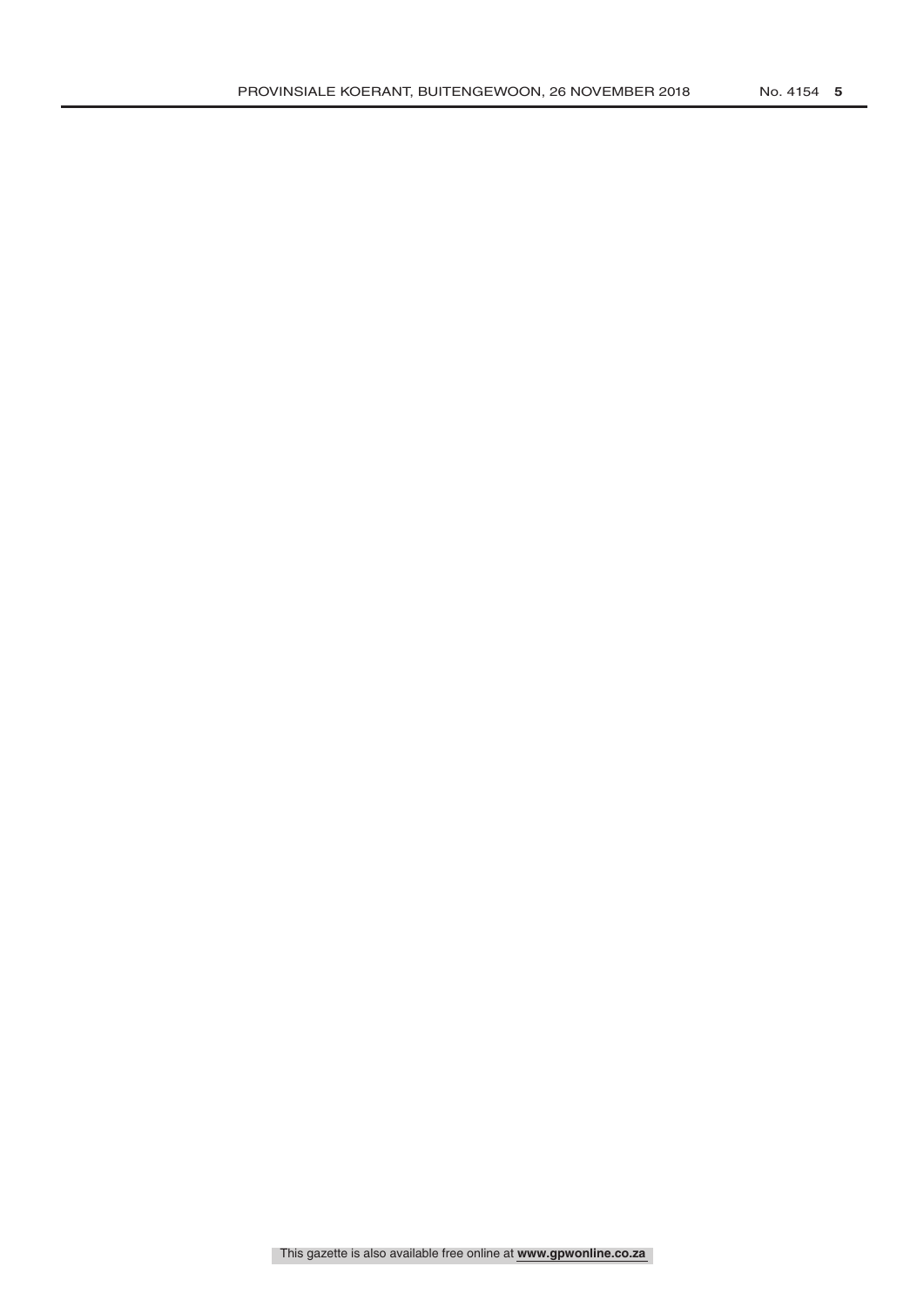This gazette is also available free online at **www.gpwonline.co.za**